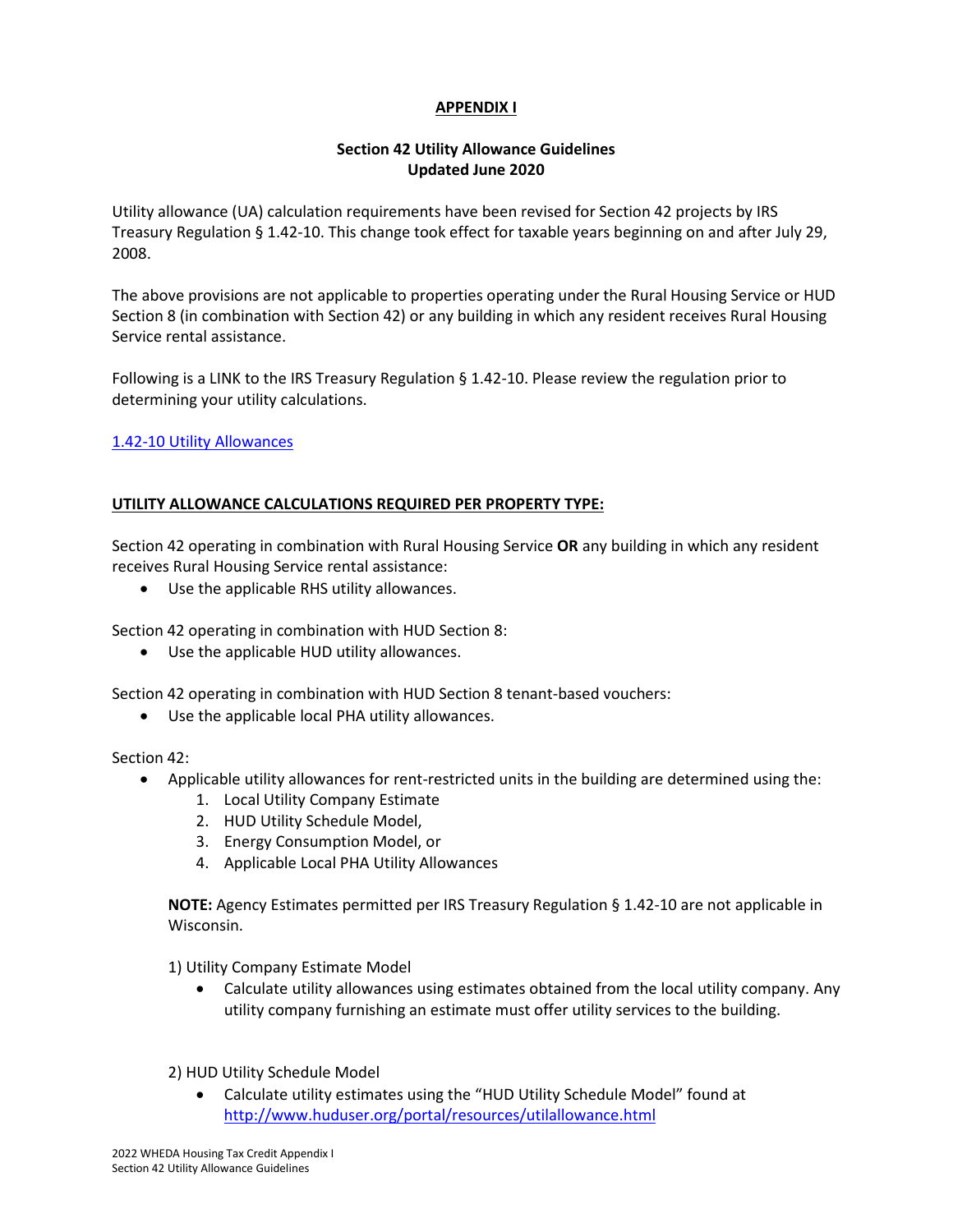## 3) Energy Consumption Model

- Utility consumption estimates must be calculated by a properly licensed engineer using an energy consumption model which must, at a minimum, take into account specific factors including, but not limited to, unit size, building orientation, design and materials, mechanical systems, appliances, and characteristics of the building location.
- The engineer and building owner must not be related [within the meaning of Section 267(b) or 707(b)].
- For newly-constructed or renovated buildings with less than 12 months of consumption data, the engineer may use consumption data for the 12-month period of units of similar size and construction within the geographic area in which the building containing the units is located.

4) Local PHA Utility Allowances

• Obtain utility allowances from the applicable local PHA.

### **WHEDA's REQUIREMENTS FOR SUBMITTING UTILITY INFORMATION:**

**A.** Project buildings utilizing PHA utility allowances:

- LIHTC form 205 Part A.
- **B**. Project buildings utilizing:

1) Local Utility Company Estimates, 2) the HUD Utility Schedule Model, or 3) the Energy Consumption Model:

• Supporting documentation for options 1,2, or 3 above: 1) Documents provided by local utility company supporting calculations 2) Documents generated from the HUD Utility Schedule Model 3) Documents provided by the engineer to support calculations *AND* a photocopy of the engineer's current license 4) LIHTC Form 205 Parts A & B 5) Copy of the 90-day notice to residents

In the event the new utility allowance is a \$5.00 or more change from the previous year's calculation as explanation must be provided on Form 205 with your submission.

Submit to: LIHTC Monitoring WHEDA P.O. Box 1728 Madison, WI 53701-1728

#### **FREQUENCY OF UTILITY ALLOWANCE REVIEWS**

At least once during each calendar year, the basis on which utility allowances have been established must be reviewed and updated regardless of any percentage change in utility rates.

1. Reviews must take into account any changes to the building such as any energy conservation measures that affect energy consumption and changes in utility rates.